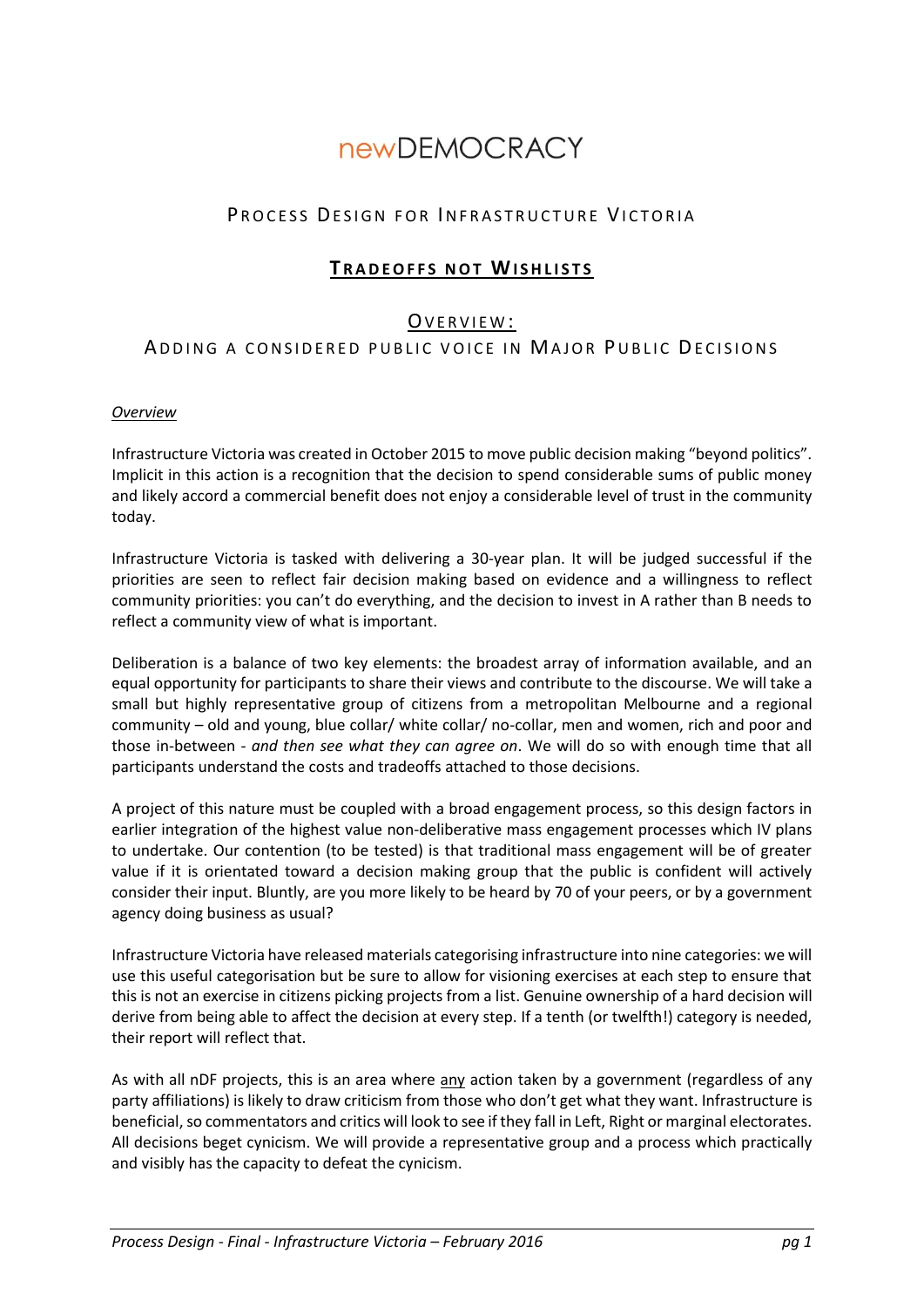### *Background and Context*

Victoria today has a population of 5.9m, but in 30 years' time there are expected to be 3.6m more citizens. They will do different jobs, live in communities not yet built, have a higher average age and demand different services – and the planning and investment decisions supporting them will be decided by recommendations from the Infrastructure Victoria Board to the Government of the day.

Major new infrastructure in Victoria (proposed and constructed) has drawn controversy in recent history. NDF has no position on the merits of projects such as the desalination plant or East West Link – we simply note that the community input on any project tends to be drawn disproportionately from local interests through simple campaigned slogans. The community has a right to a say in these major decisions: what has not been provided thus far is a chance to have a genuinely representative cross section of the community involved, with them given the time and depth of information necessary.

Infrastructure Victoria have provided a 9 point categorisation framework that sets out the starting point for investments to be considered:

- Water (including waste-water) and waste
- Transport (including public transport, freight, ports and airports, cycling and walking, and roads)
- Energy
- Education and training
- Health and human services (including social housing)
- Justice (including courts, police, corrections and emergency services)
- Cultural, civic, sporting, recreational and tourism
- Science, agriculture and environment
- Information and Communications Technology ('ICT')

Citizens have traditionally been asked to 'tick off' individual projects as they were put before them. This is the first attempt to engage them to co-design an overall portfolio and in so doing earn an understanding of the challenging nature of integrated planning and decision making.

#### *Project Objective*

The IV Board – and the wider community – will be given a *considered consensus view* about which projects are 5 year and 30 year priorities for the State, and agreement will be found regarding how they want them to be paid for.

We have no expectation citizens will become experts. We have full confidence that they will be able to weigh competing viewpoints, identify experts of their own choosing, integrate other sources and reach agreement on a fair tradeoff. We have confidence that the recruitment and operations of the jury will defy a cynical view that they are somehow 'staged' as jury selection is visibly hard to cheat – and the participants themselves are the proof. Communicating this from the outset needs to be a shared objective.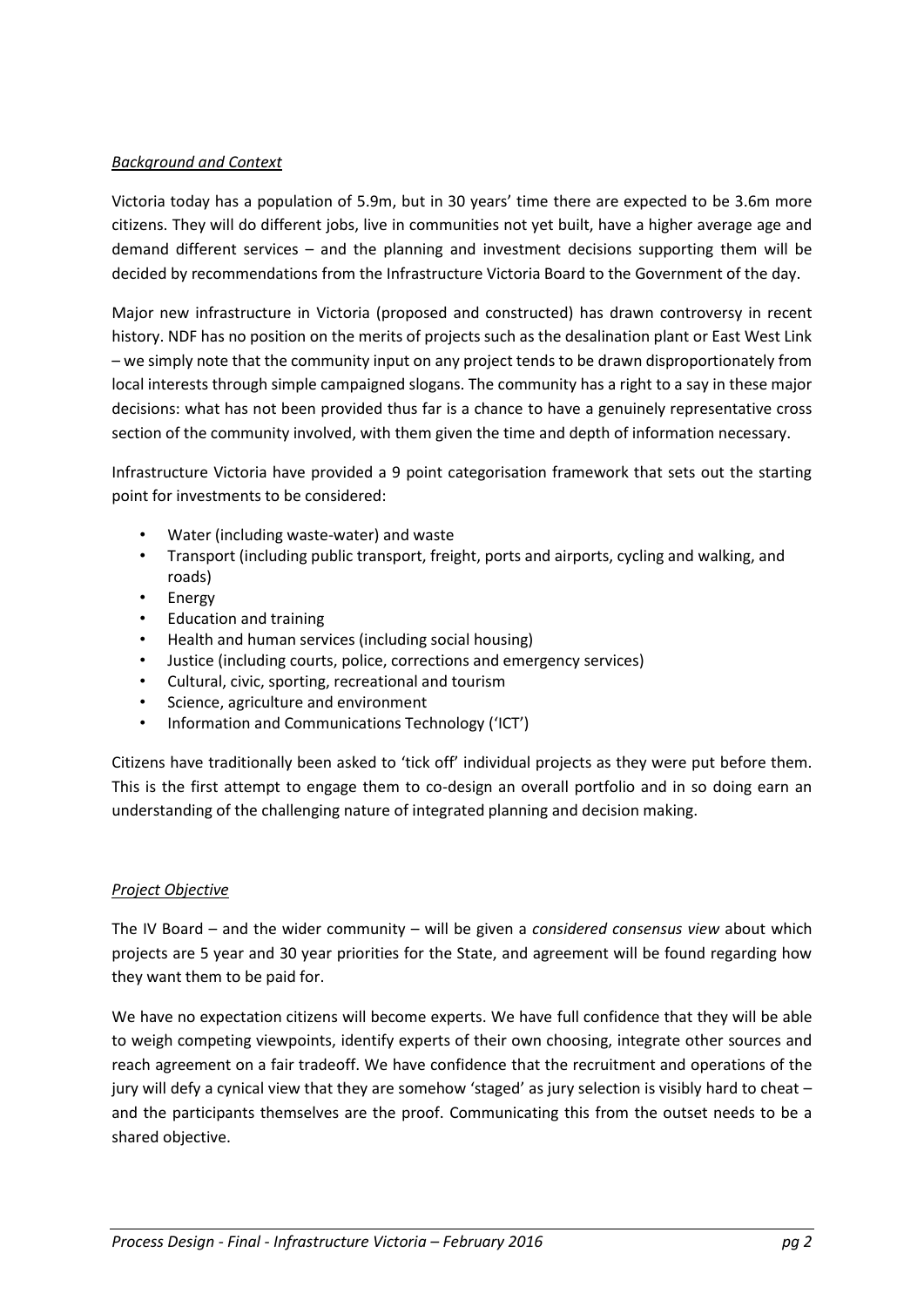Citizens will be asked to frame their responses with basic alignment to the nine categories outlined above, so IV can be confident that the response will be comprehensive and not just focus on 'visible' assets.

We do not turn citizens into subject matter experts. IV should expect to receive clarity of intent and direction from these citizens. It is not an audit. Importantly, we give citizens considerable latitude in how to solve the issue – we start from a blank sheet of paper and encourage them not to be limited by "how we've always done things".

## There is one key measure of success from a community process: *is the final decision taken by the elected representatives different from the decision you would otherwise have taken?*

As with all jury-style processes, our implicit related objective is to design a process with sufficient rigour as to withstand (understandable) sceptical scrutiny: one which visibly cannot be influenced by a politician, an interest group or financial interest. Equally, those active interests must be engaged sufficiently early and substantively as to see the process as worthy of an investment of their time.

Transparency of method is one part of this: the design itself must be shared prior to the commencement of the jury's deliberations – and we conduct explanatory sessions of the methodology to every possible active stakeholder known to IV.

Equally, the role of NDF as non-partisan operators with no interest in the issue nor a desire for ongoing work with Infrastructure Victoria must be emphasised. Citizens have grown wary of consultants and experts delivering the result which government pays for in order to earn further work. The Foundation's own brutal self-interest – *to prove that citizens can solve problems for themselves if given the scope to do so* – should be openly and actively shared.

NDF's project objective aligns to our desire to deliver public decisions earning widespread public trust.

## *About The newDemocracy Foundation*

The newDemocracy Foundation (NDF) is a not-for-profit research group, with a particular focus on best practice citizen engagement and innovations in democratic structures. NDF believes that many consultation processes consist of feedback forum events largely attended by interest groups and hyper-interested individuals.

Such processes do not result in communities feeling they have had a say. In contrast, NDF's proposal is to provide a jury-style process which enables a more representative section of the community to deliberate and find a consensus response. By combining the three elements of random selection, the provision of time and access to all information, and independently facilitated forums for dialogue, a much more robust and publicly trusted outcome can be obtained which can assist governments in achieving public acceptance of hard tradeoffs.

NDF provides design frameworks for public deliberation and overall innovation in democratic models. **Our research and advocacy is focussed on identifying less adversarial, more deliberative and more inclusive public decision-making processes**. Our services are provided on a cost recovery basis consistent with our structure as a not-for-profit research Foundation, with services provided pro bono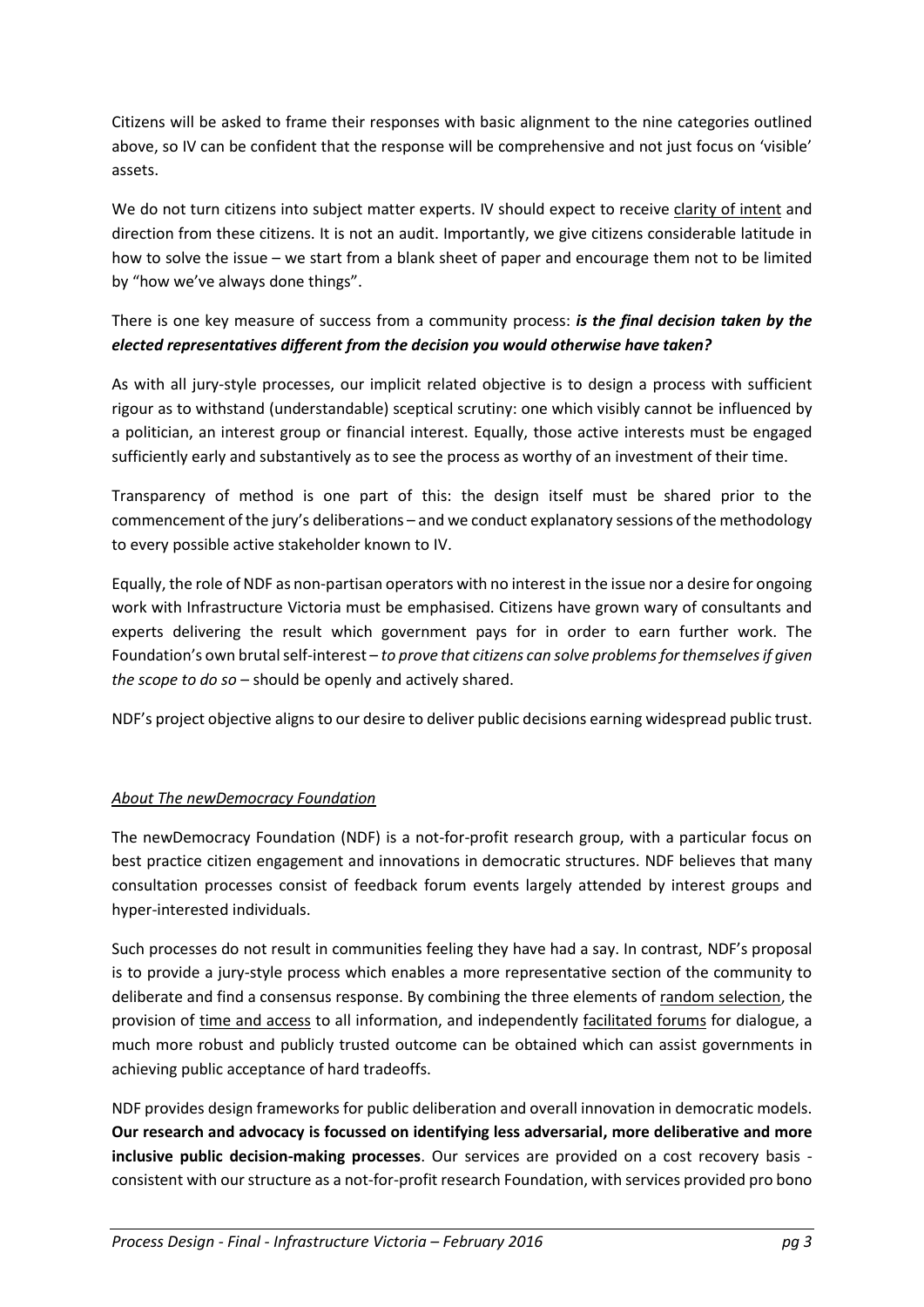on occasion. We are not a think tank and hold no policy views. We also commission independent third-party research which occurs in parallel to the process in order to ensure robustness and to capture the potential for improvements to existing democratic processes.

## *Rationale: Growing Trust through Public Accountability and Transparency*

The newDemocracy Foundation contends that if the public was told that 40-60 of their fellow citizens had reached consensus around the need to proceed with Projects A, B and C, and/or to apply charges in other areas to manage demand, then they immediately have a greater chance of being trusted that someone in elected office, a public service role or an appointed capacity delivering that message.

If we can successfully convey to the wider community that citizens like them are being given complete access to IV's information assets, are studying detailed information and hearing from subject-matter experts of their own choosing, then the community's faith should increase still further

In a murder trial, public trust is placed in a jury's verdict, without looking at each piece of evidence, because a trusted group of citizens was given sufficient time and access to information – and was free from outside influences (or even the perception of such influences). There is ample research evidence that supports that this same model can be applied to public decisions in general. More than 1100 case studies have shown that, by giving a representative panel time and information upon which to deliberate, stronger public engagement is achieved – as well as higher quality decisions (Diversity Theorum).

Equally, we respect the need of industry and advocacy groups to hold the view *"if you haven't heard from person X then how can you possibly be well informed".* For this reason, we strongly recommend convening stakeholder sessions in the nine streams to allow that mix of interests to agree a baseline of expert speakers to present the introduction to the topic. It is also recommended they get extensive carriage of a briefing book.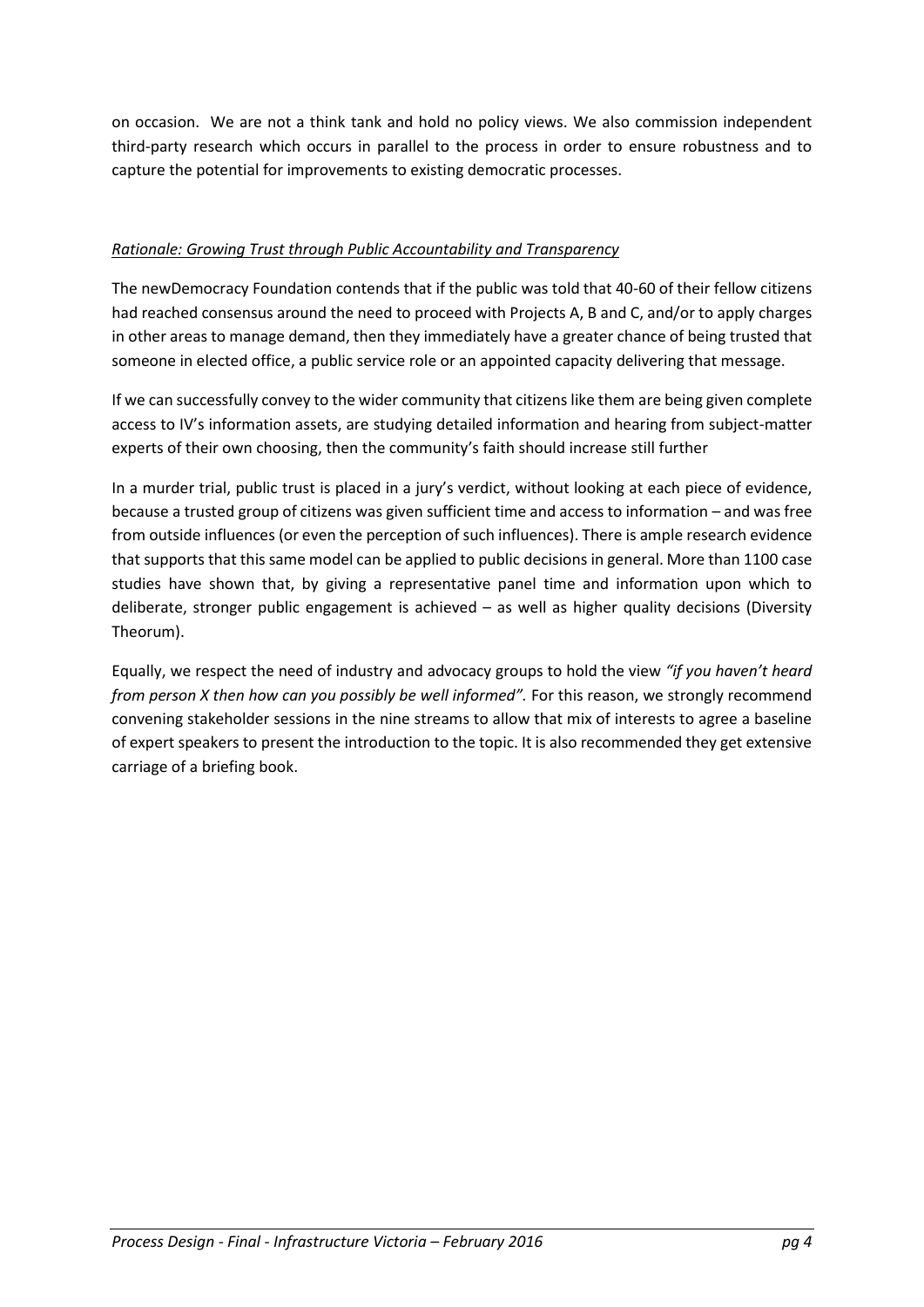### *Core Methodology – A Funnel of Key Engagement Activities*

The engagement commences with an early briefing to all known active stakeholders from industry and community to explain the entire process from today until the jury report and the final release of the Infrastructure Victoria 30 Year Plan. This will commonly involve invitations to 300-400 contacts known to government complemented by media release messaging.

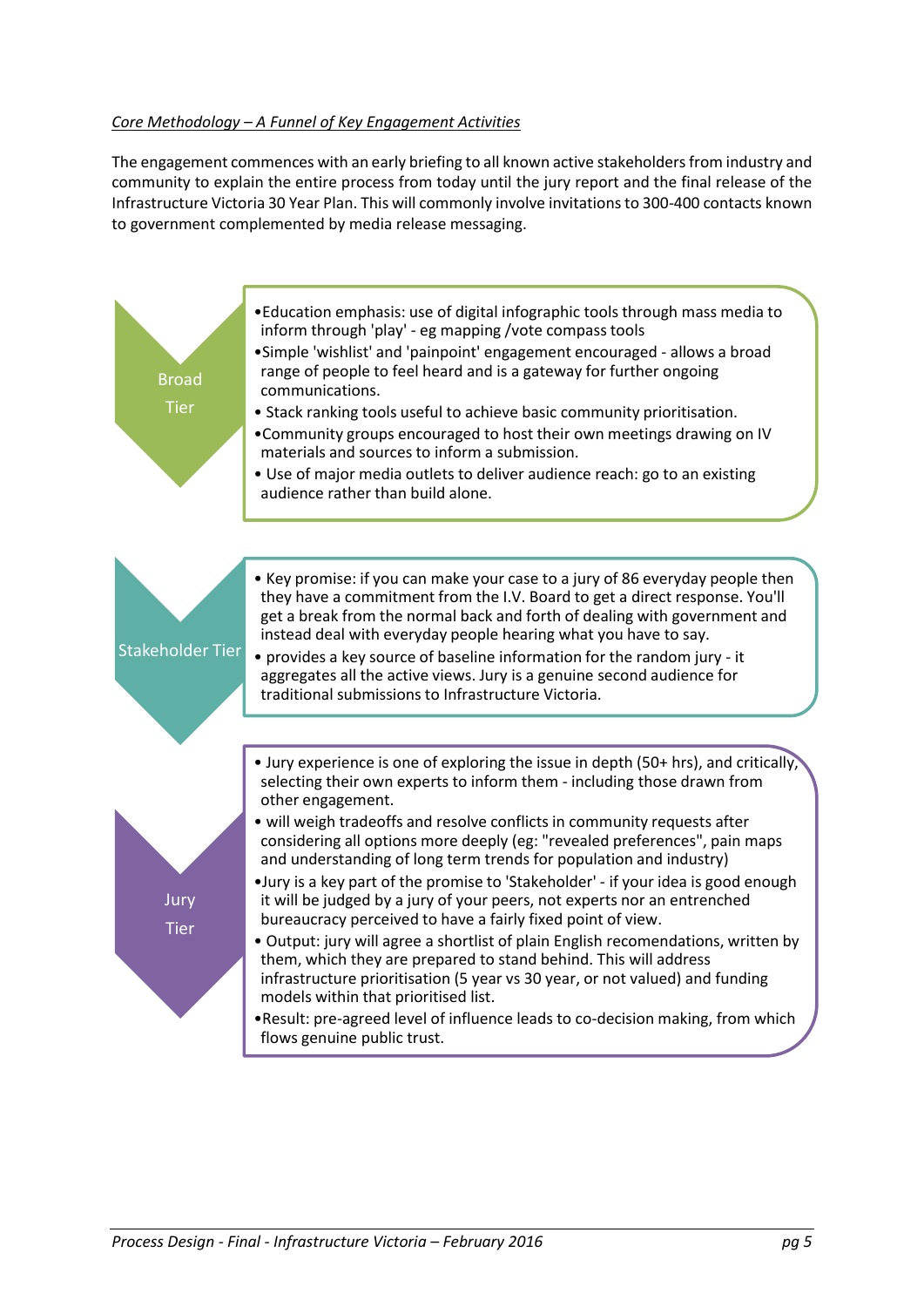Deliberative processes around the world have been extensively adapted and localised. NDF's have tended toward slightly larger numbers of participants with considerably greater amounts of time for in-person meetings (5-6 days spread across three months). The principles of deliberation can be applied in a range of formats and are customised to the topic and the community. And the deadline – this is a project meeting a hard practical need and not an esoteric exercise being done for interest.

Our conscious decision to pursue this format is based on the importance of achieving *"people like me"* descriptive (visual) representativeness while ensuring that sufficient time is spent on the issue. This ensures that those active in the sector acknowledge the bulk of the participants have achieved a solid understanding of the topic – and just as importantly that the participants feel so invested in their recommendations that they will take the hard step of standing alongside government to advocate for implementation.

| Phase 1             | NDF communicate to industry and community stakeholders who           |
|---------------------|----------------------------------------------------------------------|
| Until February 2016 | we are and role/ value of jury.                                      |
|                     | Stakeholders understand and value opportunity to present their       |
|                     | view to this group as well as IV directly.                           |
| Phase 2             |                                                                      |
|                     | Objective setting and understanding of needs will be shared with     |
| Feb-April           | the community potentially via an NDF placement with a news           |
|                     | outlet with a significant existing online audience.                  |
| Phase 3             | The Jury will be early in their deliberations as IV develops options |
|                     | in conjunction with the industry sector. The options developed by    |
| May - July          | IV need to be freely shared with the jury, and scope given for them  |
|                     | to request additional scenarios.                                     |
| Phase 4             | "Prioritise and fund" is the core theme of the jury and also the     |
|                     | focus of this phase. IV materials should note that the IV Board plan |
| Jun-Aug             | to listen and respond to a community view so that the citizen        |
|                     | component is not viewed as a secondary appendix but as an equal      |
|                     | complement to the professional view.                                 |
|                     |                                                                      |
| Phase 5             | The release of the draft should include the citizens report as an    |
| Sep-Nov             | appendix and note in the body where the IV Board were                |
|                     | influenced or guided by a citizens view shaping the decision.        |
| Phase 6             | It is recommended to have citizens' jury members (4-5) joining the   |
|                     | announcement of the final report to Government.                      |
|                     |                                                                      |

*Alignment and Integration with IV Engagement Plan*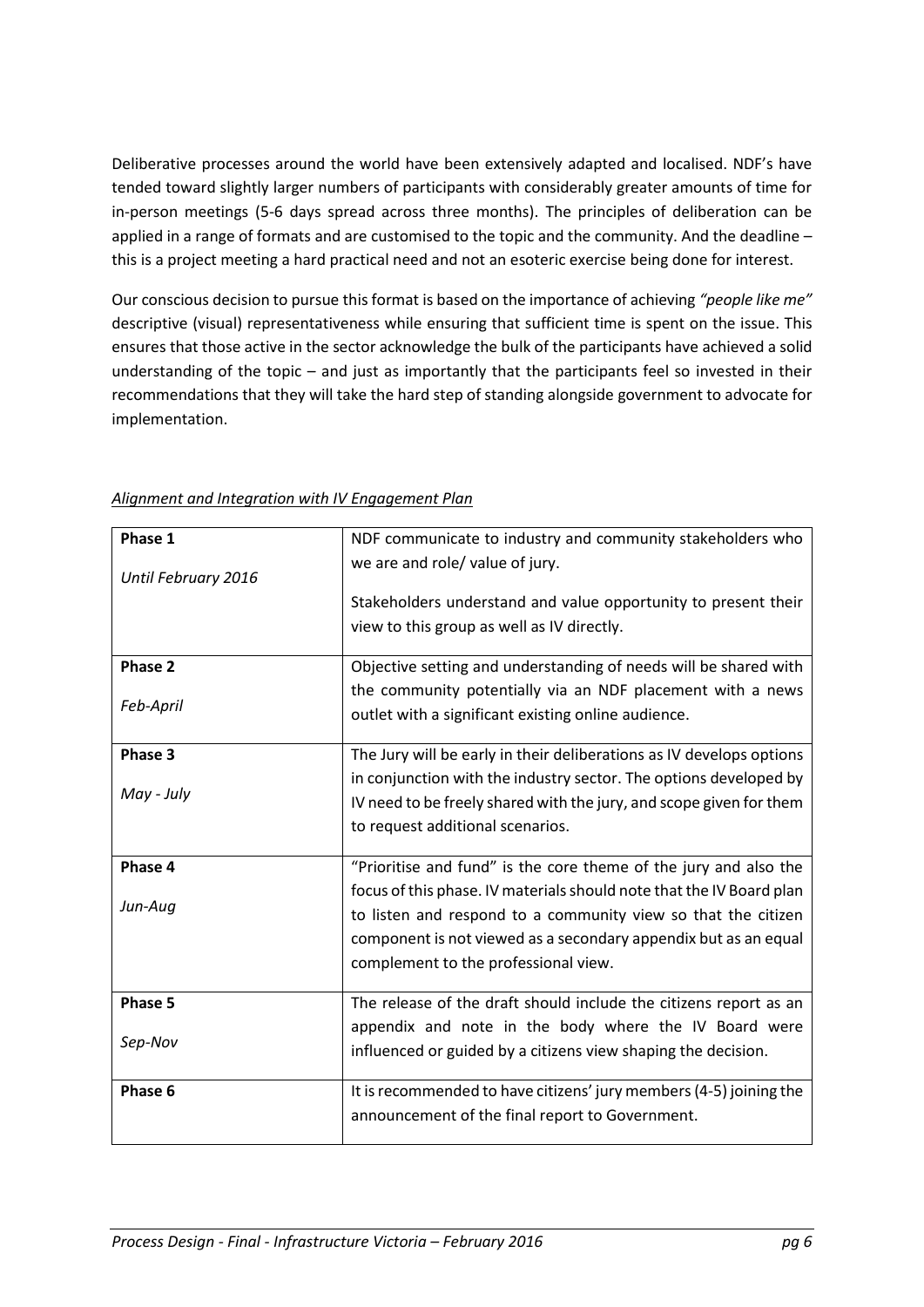#### *Selection*

## **We will operate two juries of approximately 43 citizens each: one in metropolitan Melbourne, and one in a representative regional area (Shepparton).**

The participant count is slightly fluid to allow for the statistical profile match to the Census to be maintained even if there is a shortfall in a single category. The more citizens can identify with an individual participant and see "people like me" making a decision rather than government "telling them what to do" the greater the chance of success both in enabling a decision and in having the wider community amenable to its content.

There is negligible statistical impact (in confidence level and confidence interval) on representation within that range. It is notable that recent research from Princeton on the 'wisdom of crowds' highlights the greater capacity of small groups rather than large in complex situations (read more: <http://rspb.royalsocietypublishing.org/content/281/1784/20133305> )

In order to achieve a descriptively representative sample, nDF has considered a range of stratification options. Our recommendation is to proceed with only basic variables (age, gender) and leave it to the statistical benefit of randomisation and probability to deliver people across a range of professions, lifestyles, ethnic and cultural backgrounds etc. The household type variable (owner occupier or tenant) is used as an effective surrogate indicator of income and education which may otherwise prove unlikely to be accurately disclosed – and we are particularly mindful of the need to have the broadest possible range of educational backgrounds in the room.

#### *Selection – Operational Detail*

Random selection is the key tool used to identify participants as a means of securing a descriptively representative sample of the community. Stratification will be used to ensure a mix (matched to Census data) by the variables described above. This is not claimed as a "perfect" method, but it delivers a more representative sample than any other community process.

In a comparatively small jury sample, the wider community will clearly see "people like me" in a sample drawn evenly in this way. Descriptively, we will secure people from all walks of life.

We will post invitations to a random sample of 12,000 physical addresses (not billing addresses) drawn from land titles information or Australia Post databases (i.e. 6,000 per jury). This ensures that tenants and those not on electoral rolls are reached – in short, the widest possible catchment. Where concerns exist about under-representation we may also use complementary databases to flood the initial sample without affecting the second round draw (eg: TAFE databases help to address notoriously poor response rates among 18-24 males).

Recipients of the invitation will be invited to register electronically with nDF to indicate that they are available for the final selection. Based on those available, a second round stratified random draw is then conducted which seeks to randomly match to the stratification detail set out above. The oversampling exercise is conducted simply to ensure sufficient diversity exists in the pool from which this second (final) draw is delivered.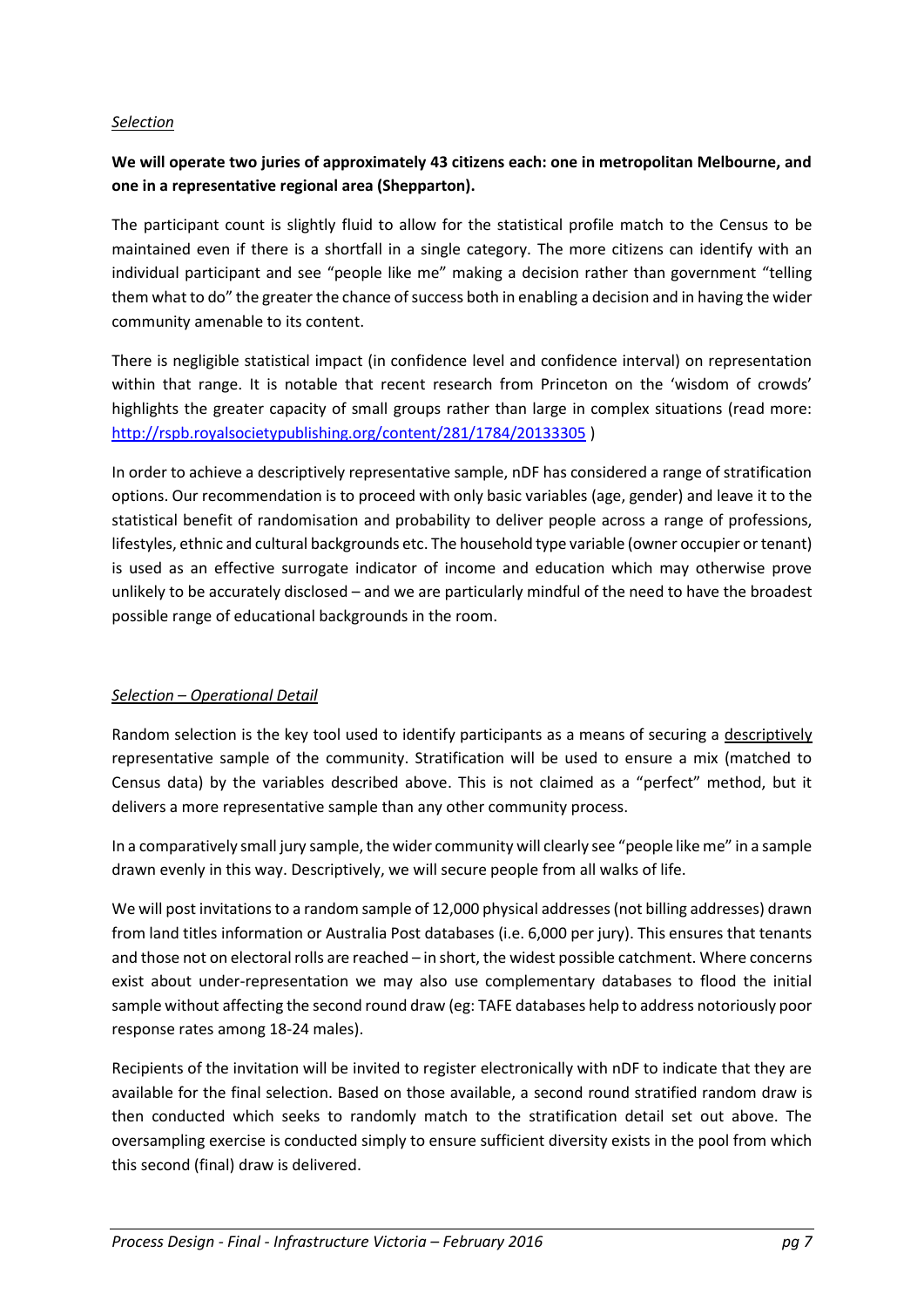The response list is then checked against the original invitation list. NDF has previously used unique security codes on each invitation to prevent the invitations being passed on (defeating the random element), but in practice the simple measure of automatically ensuring addresses registered match to one where we sent an invitation has proven sufficient – it is very easy to call to confirm a registration and ask where they received it if we can see we didn't post one. (We make these calls as occasionally a business owner will receive one at a work address and register from a home address.)

**NDF will not provide any juror information to IV** (personal or contact details). Public cynicism around potential "vetting" is sufficiently high that our goal of public trust is threatened by any perception that lists are reviewed. IV will meet the participants for the first time on the first day of the jury.

Just as in juries payment of per diems is **strongly** advised so as to avoid excluding participants who may find this a hardship: this is proposed as \$500 per participant in total.

Invitations will clearly note that this payment will be made for time, and that meals are provided.

Invitations should come from the IV Board to emphasise to potential participants the likely importance and impact of their involvement in the task. We emphasise the newDemocracy name to note the independence of a selection process which is outside the control of government. They will explain the process and ask the recipient to decide to confirm availability for selection.

From the positive responses, a sample is drawn electronically based on the pre-agreed stratification goals referred to above. The aim is to achieve a group descriptively representative of the community even if one subset of the community responds disproportionately to the initial invitation. The key measure of success is partly subjective: do IV, elected representatives, the wider community and the media see a group that looks like who they see in their daily lives?

The sample drawn is contacted by email seeking a confirmation in writing from the participant, and NDF also contacts each participant twice by phone prior to the first meeting to build a personal commitment to participating: once underway we can't backfill for non-attendees so those selected need to feel sufficiently engaged to attend on the first day regardless of other circumstances.

## *Complementary Engagement (prior to jury draw)*

In this specific case, the jury can and should be complemented by a range of traditional and digital engagement techniques. We would ask IV to work collaboratively with NDF in selection of engagement tools to ensure key reporting and ID metrics are available for the jury component. We of course understand that the portfolio of activities undertaken by IV will be expansive and we simply seek visibility to these and an ability to contribute some small complementary efforts, detailed below.

NDF is able to bring to the table a number of tools to complement this effort, as media organisations have demonstrated a desire for joint projects with the Foundation. Our goal is to identify mass engagement methods which educate and involve the wider Victorian community.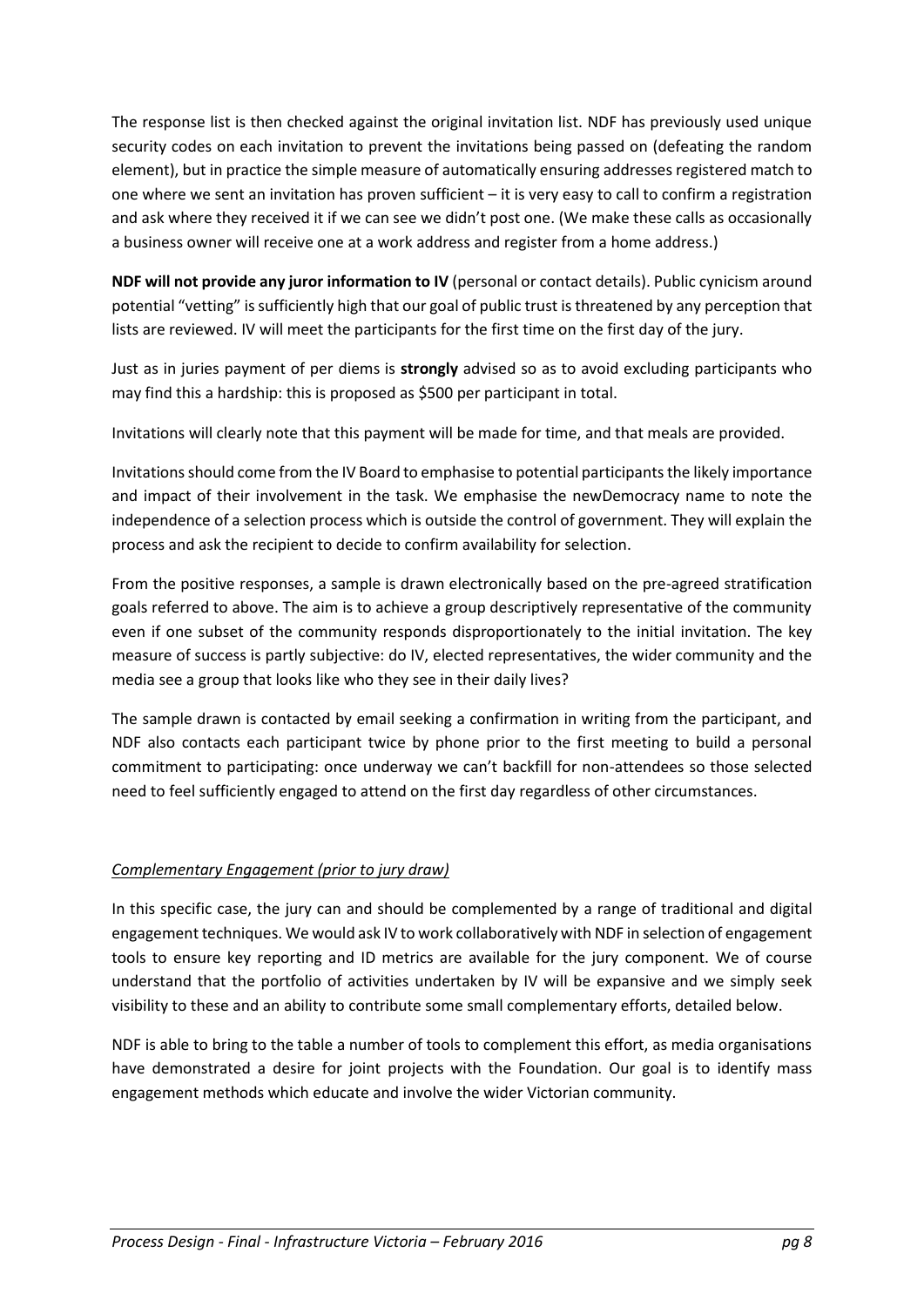## 1. Objective: *expand understanding of the underlying need/ challenge*.

An "expectations mapping" tool which serves to demonstrate to the user any gap between their views and the underlying facts is of value. To illustrate, media outlets have previously used this to allow people to estimate their income percentile or the cost of services, then to let them know the reality and how far away the average citizen is from a correct estimate. We propose utilising this for a series of "key understanding" areas stipulated by IV, including but not limited to 30 year population estimates, current levels of expenditure in various areas, subsidies vs user charges by infrastructure type etc.

## 2. Objective: *genuine Wisdom of Crowds exercise on detailed submissions*.

A further digital tool could be used to allow people to explore volumes of documents to raise questions about third party proposals. The technique provides an incentive for the wider community to consider submissions, gain an appreciation for what the jury are exploring, and to assist the jury with their task. The tool allows for aggregation of public questions and for highlighting important subsections of long reports.

## 3. Objective: *revelation of citizen's intrinsic preferences ('VoteCompass for Infrastructure')*

All of us hold views which may have internal logical contradictions. One example can be a desire to not see public funding of Asset X, but also to oppose user payments. The purpose of this tool would be to ask a series (60+) of personal values questions with a view to revealing to the individual what their responses say about infrastructure funding models. We would ask them if they agreed with the assessment and compare it with an initial short survey to measure any transformative value. Much as VoteCompass attempted to demonstrate to citizens which party their views were most aligned with, this will attempt to do the same with views toward funding (and demand management measures) of various categories of infrastructure.

Individual tactical opportunities will also arise and this list is intended to demonstrate concrete deliverables which will be informative to the subsequent jury deliberations.

Beyond this, we understand IV will also use surveys, forums, interviews, Advisory Committees, etc. This builds on the history and knowledge found in the actively-engaged community. Any additional materials can simply be provided as part of the library of materials made available to the jury.

#### *Stakeholder Involvement*

The stakeholder tier which underpins the jury session will commence with an earlier session of stakeholders (industry, councils, other government agencies) and interest groups *spanning the full spectrum of views* to allow them to be briefed in detail on the process and interrogate our methodology (and neutrality): this is essential to building confidence in the process.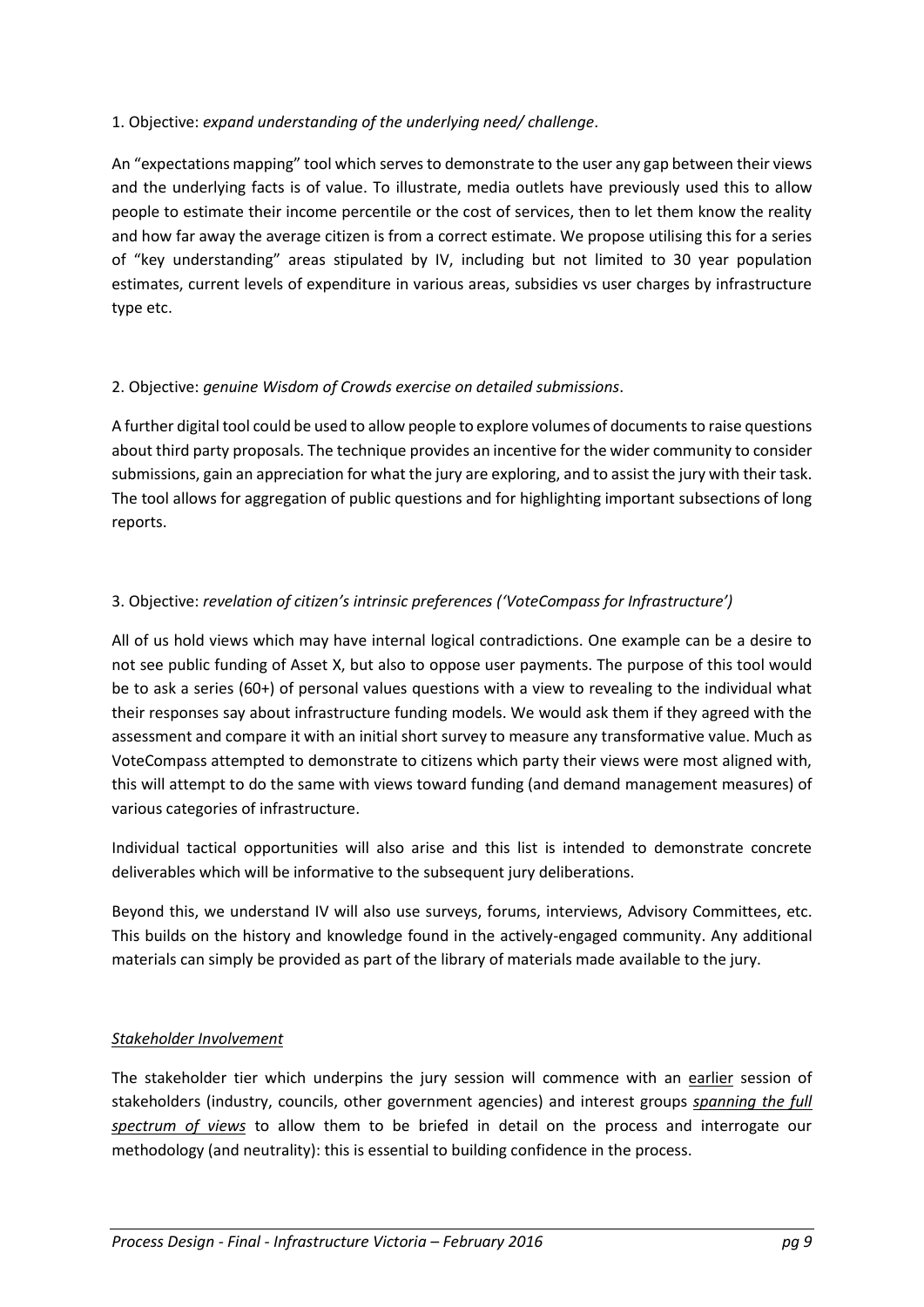It is proposed that this group would be given the opportunity to prepare written/ video materials for the citizens' jury **and** to work together to agree on a number of the panel of experts the jurors should be exposed to in the first two sessions. This is designed to address the obvious, simple criticism *"if you haven't heard from person X, how can the process be well informed?"* (This emerged from a research report following the process conducted with the City of Sydney and NSW Premiers' Office).

In addition to the process above, the successful facilitator will be strongly encouraged to include a specific Speed Dialogue session to open the jury process. This allows for key stakeholders from industry, advocacy and community to present their views and engage in Q&A in an 8-10 person twoway conversational setting. The use of speed dialogue (small groups rotating among all participants for ~5-8 minutes each) encourages the sharing of a wide range of perspectives and experiences and a high volume of juror questioning which accelerates their learning and understanding. Equally importantly, the two way exchange increases trust for all parties who see a jury that really is representative of their community and is asking insightful questions.

## *Preparation and Information Process*

Information and judgement are required in equal parts to reach decisions. newDemocracy advocates these processes because the judgement of random samples (or mini-publics) has been shown to achieve very high levels of public trust because they are non-partisan. It is thus imperative that the method of provision of information to the policy jury does not erode that trust.

There is no such thing as "perfectly impartial" information: the facilitator will explain to the participants that *all* sources have a point of view and that some bias is inevitable. Deliberation gives them the time to identify this and provide balance. It is the jury's own diversity that is the most effective counterbalance to bias (real and perceived).

There are three key sources of information to inform the deliberations:

1. A baseline information kit provided by Infrastructure Victoria. This is a plain English exercise in **candidly describing** – and where possible **mapping** – the 'problem' as IV sees it, and also the 'levers' available for taking action.

This *cannot* be a brochure. Shallow insubstantive materials simply push the citizens' questions later in the meeting schedule and skew the allocated time more toward information collection rather than assessment, deliberation and discussion of the materials. Where there is doubt, IV is strongly advised to miss on the side of too much detail rather than too little. (Samples from previous projects can be provided on request. Briefing books are commonly 120-150 pages.)

Infrastructure Victoria is entitled to "present a view". All parties always has a view: our recommendation is not to obscure this in faux neutrality, but to clearly differentiate the purely factual component from the subjective.

2. Submissions from active stakeholders and interest groups will provide a complementary set of information to round out perspectives on the topic. These are to be provided unedited (bar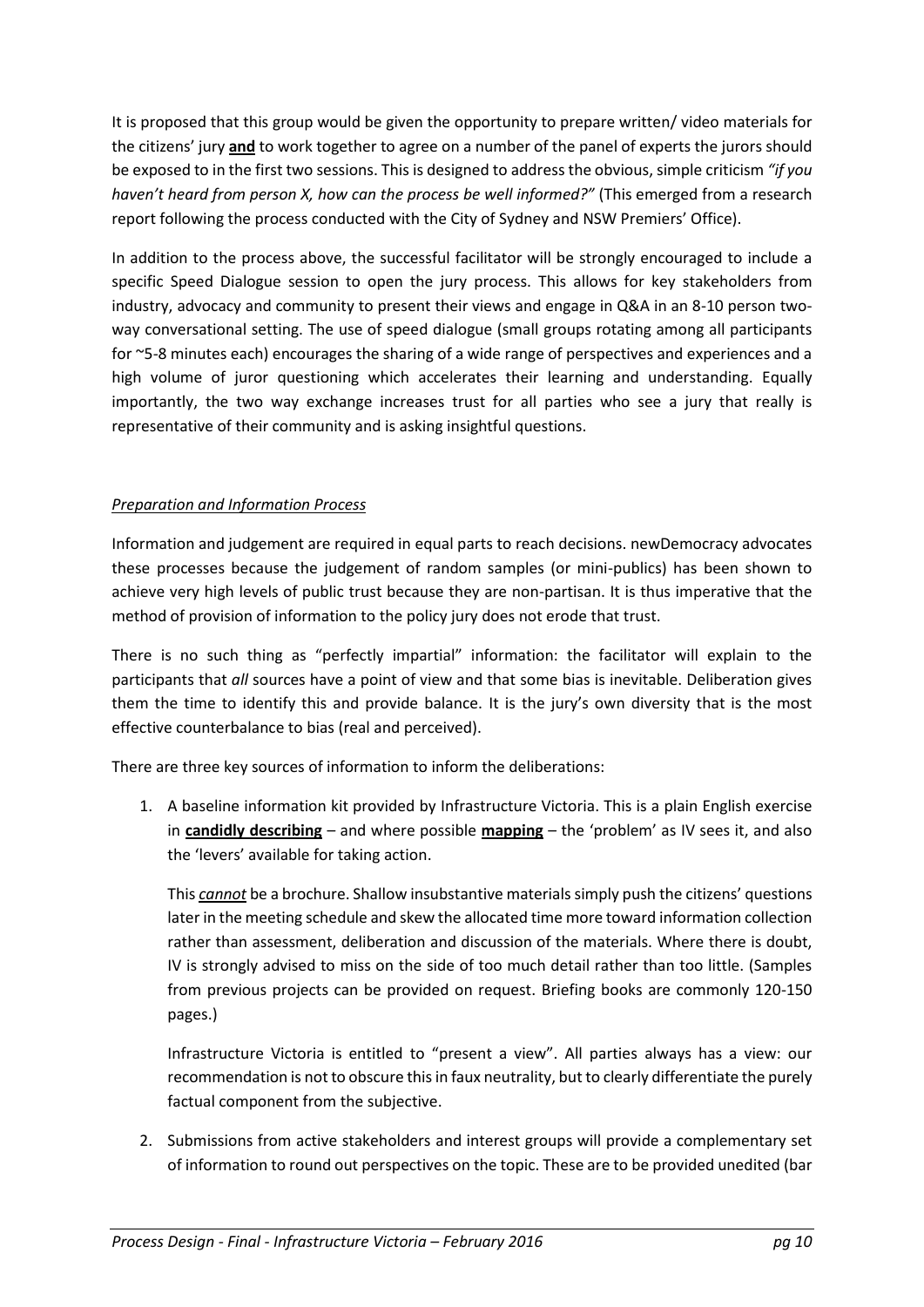redacting of contact details for individuals, and where this occurs NDF will note an edit has occurred), and should be made public in chronological order to avoid a perception of bias which comes with other forms of categorisation – i.e. do not imply one submission is "better" or "more important" or cluster *Proposal A* ahead of *Proposal B*.

3. Responses to juror questions. Central to the open, non-leading nature of what we do is to simply ask participants *"What do you need to know and who do you trust to inform you?*". Some of these will be questions of fact to be responded to by IV with supporting primary sources. Others will require NDF to source the person specified by the jury. Facilitators and NDF ensure there is no ambiguity (and thus room for subjectivity) in these requests.

## *What Does the Citizens' Jury Decide?*

It is of central importance that the limit of the group's decision-making authority is pre-agreed and clearly conveyed. This must be expressed simply, broadly and openly so as not to be interpreted as directing a particular decision. It will serve to focus their discussions.

It is proposed that the remit of the panel is to reach agreement on a recommended approach to the following:

#### **What should we do to meet Victoria's infrastructure needs?**

#### *Please note:*

- *We will feature the 9 key categories of infrastructure on invitation materials so they can see what is in scope without needing to make the question verbose.*
- *Prioritisation of projects is implicit (as you have to discuss what you want to then work out how you are going to get it). The question by design also opens up a question of funding models and demand management options – while using the word "pay" would have narrowed the discussion.*
- *The question is simple, easily accessible and understandable for any citizen to engage with.*

In terms of authority, it is proposed that:

#### *The unedited recommendations of the jury will be published by Infrastructure Victoria.*

#### *A response to your recommendations will be given in person by the Chair of Infrastructure Victoria.*

In short, this needs to pass the test of being the single best offer to participate in a shared public decision that a citizen can ever expect to receive - and this is central to the very high positive response rates we are able to achieve for jury invitations of this type.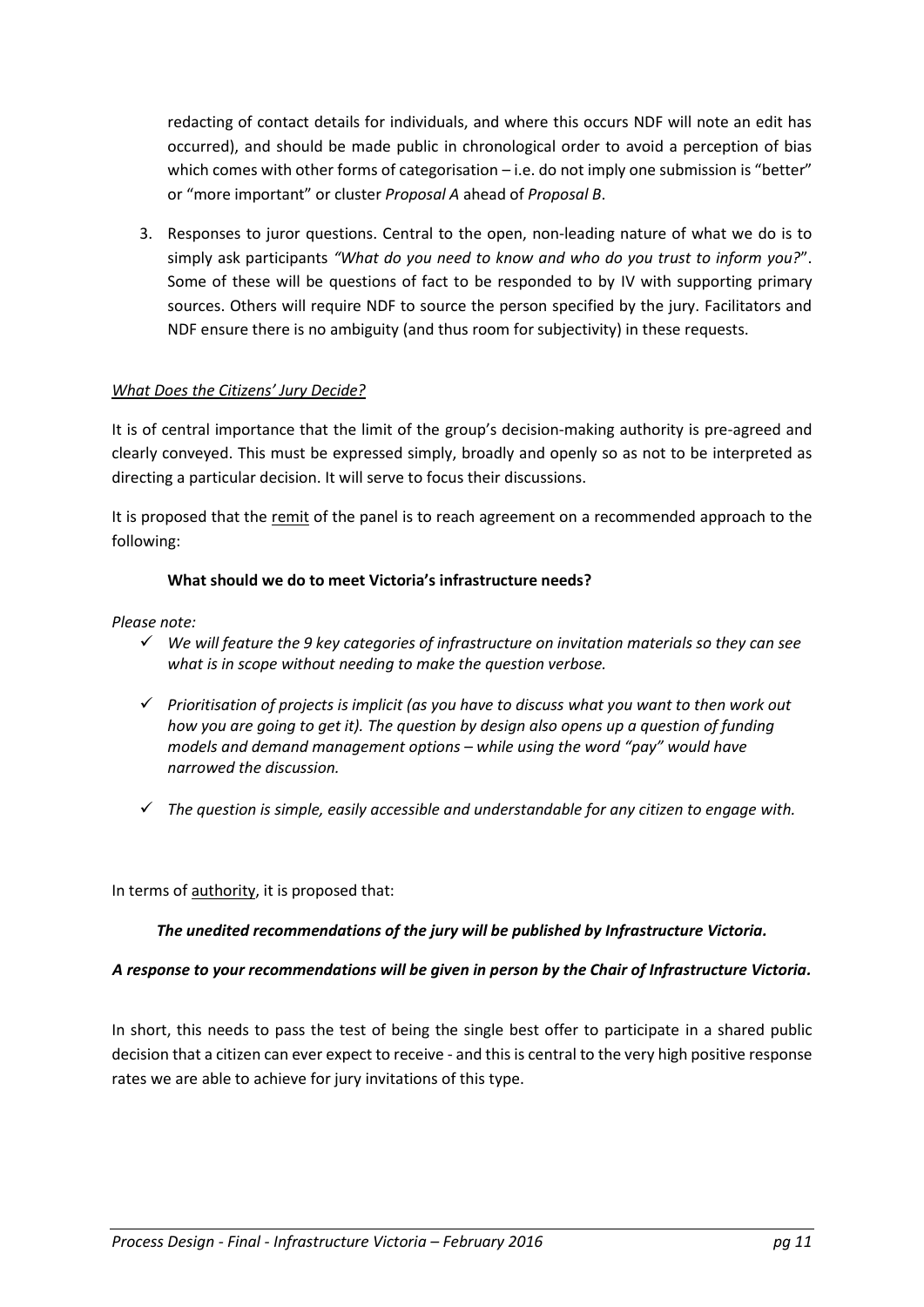### *What Constitutes a Decision?*

In order to shift the public mindset from adversarial, two-party, either/or contests and convey a message of broad-based support for the recommendations, NDF recommends an 80% supermajority be required for a final decision from the jury. In practice, citizens' juries tend to reach consensus (or group consent) positions with minority voices included in any report; they rarely need to go to a vote. Decisions are frequently unanimous.

Facilitators are advised to note the value of recording dissenting views (minority reports) in recommendations as the objective is to most accurately reflect the view of the room. For example:

*Recommendation: we should go outside in the sun.*

*Minority view: 8% of the room were of the view we should not go out in the middle of the day but other times were fine.*

The addition of the minority view serves to create a statement that more of the room can agree accurately reflects the discussion, however, the core recommendation always needs to have 80% support.

## *Core Operations*

Skilled facilitators, experienced with deliberative methods, will be required and should ideally be recognised by the International Association of Public Participation (IAP2).

The newDemocracy Foundation will operate the jury selection process to ensure there is the highest public confidence in the rigour and independence of the randomisation of invitations (and by extension as to why a given individual was not selected). As we have experienced in other processes, the public will accept our 'rejection' far more easily than if this is required to come from government, as principal.

NDF maintains ongoing oversight and also manages speaker recruitment. A dedicated project management liaison within IV is essential.

Subject to discussion with IV, provision could be made for a short tour which allows citizens to gain a firsthand appreciation for the infrastructure challenge.

## *Media Role*

The role of the media in supplying information about the exercise is crucial. We have noted in other processes that the community should have the chance to see and identify with the people involved: an evoked response of *"people like me made the decision"* will see the recommendation earn widespread trust.

It is critically important that the Chair of IV visibly endorsesthe process *at the outset before any results are known*. While our experience is with elected representatives rather than a Board, prior projects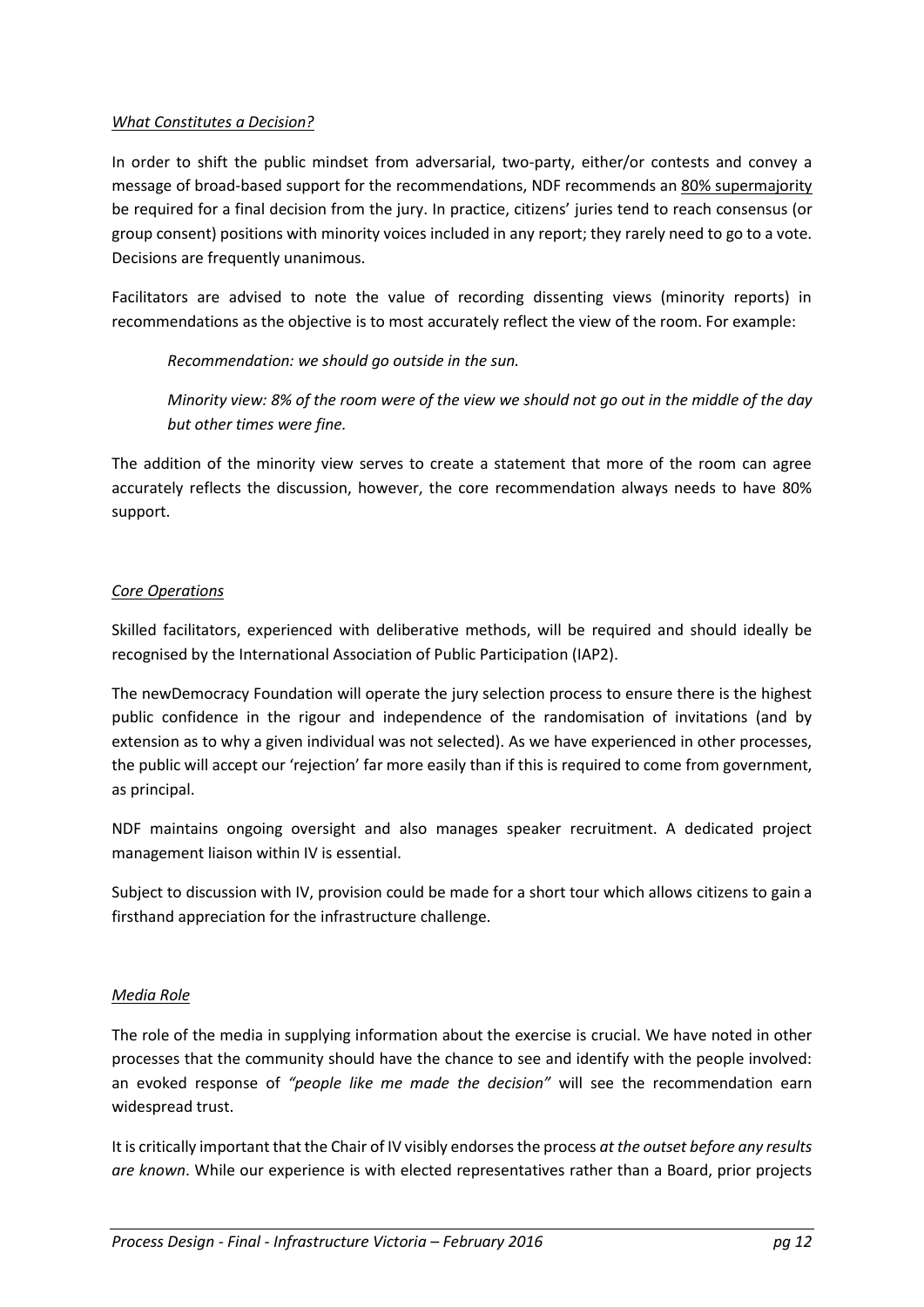demonstrate that those willing to take the risk at the outset of very publicly agreeing to listen to any result earn greater scope for action when the recommendations are presented.

An early strong statement to the effect that IV is integrating a deliberated community view at the outset (in stark contrast to the traditional approach of having a draft for comment and then seeing nothing change) should be accompanied by dates for information sessions open to all sizes and types of stakeholders.

## *Costing Outline*

*[This section should be redacted for the facilitator RFQ process and reinstated at the conclusion of procurement as part of NDF's full disclosure of project design and methodology]*

Key cost areas within the direct NDF scope of responsibilities are outlined below. Where these costs are incurred by NDF we only seek actual cost recovery and original invoicing will be supplied. Our preference is for costs to be handled directly by IV wherever possible.

## **The costing outline is predicated on a metropolitan and regional jury being conducted in parallel on identical dates.**

a. Printing and postage estimated at \$21,000 (14,000 pieces).

b. Database access costs of \$2,800.

- c. Participant per diems (43 x \$500 pp x 2) of \$43,000
- d. Facilitator (2-3 people at each location plus planning and preparation days) of \$142,000

#### e. Catering (43 x 5 days x \$55pppd x 2 juries) of \$23,650

f. Licensing of online discussion tools and moderation (use of existing IV tool functionality.) Some media partner application functionality can be secured FOC: custom development will be at IV cost and discretion.

g. Provision should be made within the budget for a reasonable level of expenses for nDF representatives and expert speakers: estimated at \$8,000.

h. Costs for stakeholder briefings are embedded in items (d) and (g)

i. Venues (with AV capability) are assumed to be available in government buildings or at negligible cost (linked to a minimum catering order in Item e). Allowance of \$15,000 made as a contingency.

Items a-i amount to **\$255,450.** All figures ex GST.

Process design, selection administration, advisory and oversight will be provided by the Foundation on the cost recovery basis included in point 'k' below.

As a research institute the Foundation requests: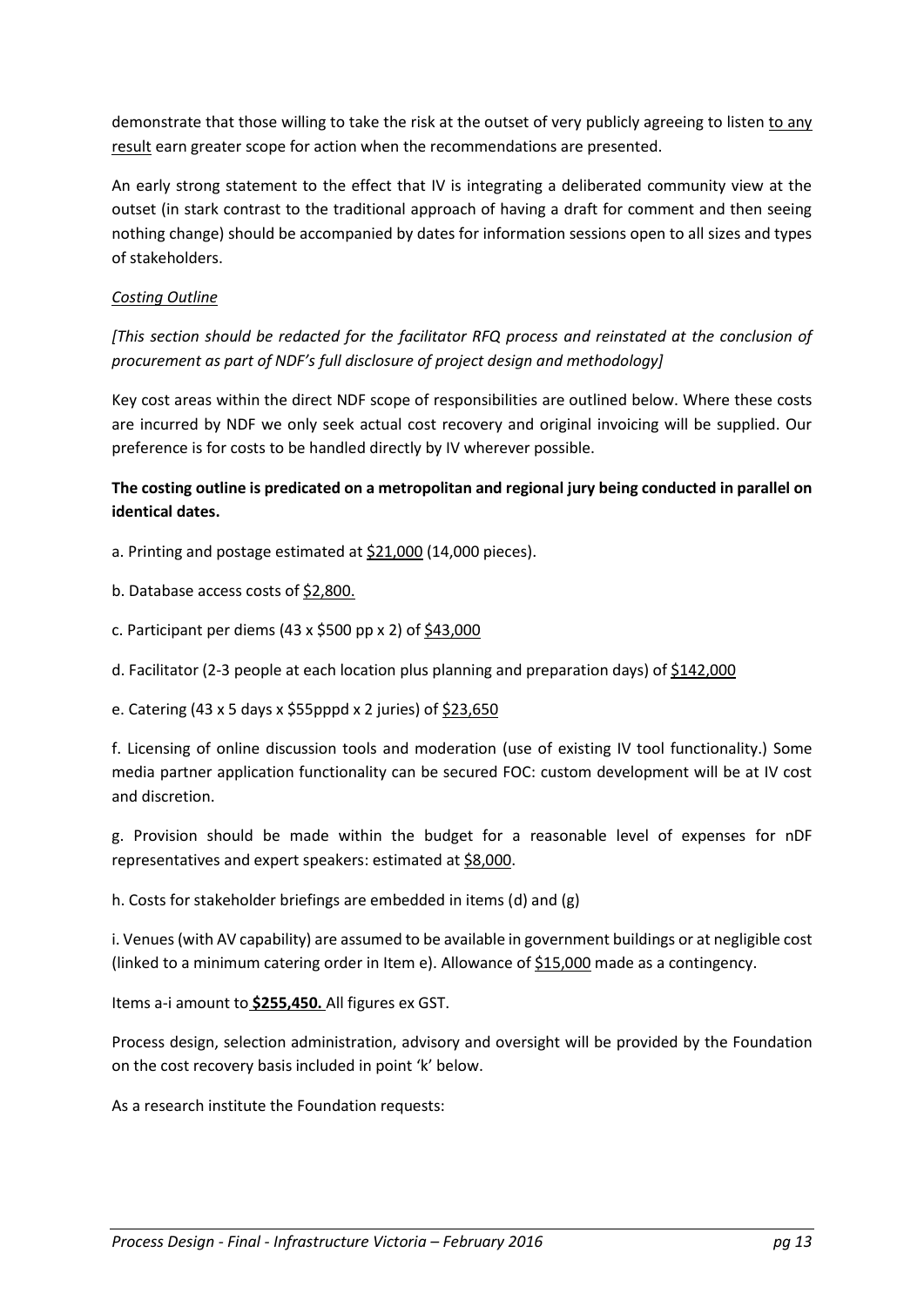j. that Infrastructure Victoria contributes to a research fund which will capture what is learned through the innovation process up to the value of **\$15,000**. As part of our ATO compliance, the topic of research will be set by the Research Committee of The newDemocracy Foundation.

k. that a services grant of **\$55,000** is made to the newDemocracy Fund which contributes to the operation of the Foundation and to the future of improving democracy in Australia.

These research items amount to an additional **\$70,000.** The total estimated project cost is thus **\$325,450**.

## *Key Issues to be managed:*

- $\triangleright$  IV Board reach agreement as to process most specifically and explicitly the remit and authority, as once announced this cannot be changed.
- $\triangleright$  Interface with internal subject matter experts to generate high quality baseline information kit.
- $\triangleright$  Active engagement of stakeholder contributors to ensure accessibility and availability for participation.
- $\triangleright$  Wider interest group buy-in/ communications and focus on breadth of submissions, and communication of the opportunity to make a submission. Early scheduling of NDF briefing session (likely multiple) strongly advised.
- $\triangleright$  Identification of complementary data sources to ensure diversity of invitation reach.
- $\triangleright$  IV confirm interest and willingness to work with relevant suppliers for wide reach online tools integrated to jury process.
- $\triangleright$  Allocation of responsibilities for communications task (this is also an education campaign for the broader community for a new concept, and needs to be approached as such).
- $\triangleright$  Early securing of venues.
- $\triangleright$  Early recruitment of facilitator, and facilitator's review and contribution to this process design at an early stage.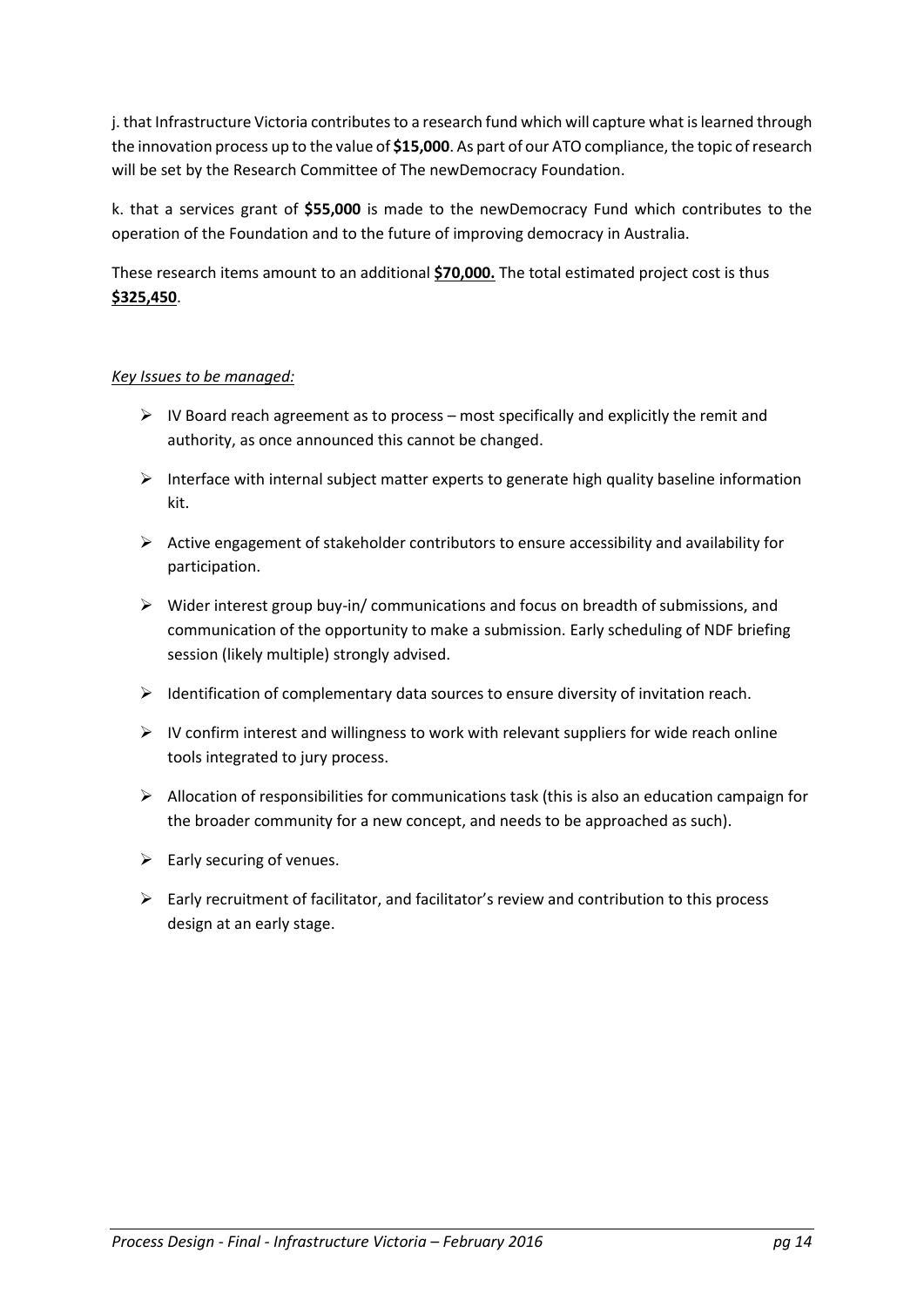#### TIMELINE FOR 2016 DELIBERATIVE PROCESS:

# INFRASTRUCTURE VICTORIA **PROJECT: TRADEOFFS NOT WISHLISTS**

#### I DENTIFYING THE VIEW OF AN INFORMED PUBLIC

#### **What should we do to meet Victoria's infrastructure needs?**

The unedited recommendations of the jury will be published by Infrastructure Victoria.

A response to your recommendations will be given in person by the Chair of Infrastructure Victoria.

#### . *The Citizens' Jury is tasked with making make specific, measurable and actionable requests.*

| Kickoff                       | IV, nDF and partners preparatory planning session.                                                                                                                                                                                                                                                                                                                                                                                                                                                                                                                                                                                                                                                                                                                                                                                                                                                                                                                            |
|-------------------------------|-------------------------------------------------------------------------------------------------------------------------------------------------------------------------------------------------------------------------------------------------------------------------------------------------------------------------------------------------------------------------------------------------------------------------------------------------------------------------------------------------------------------------------------------------------------------------------------------------------------------------------------------------------------------------------------------------------------------------------------------------------------------------------------------------------------------------------------------------------------------------------------------------------------------------------------------------------------------------------|
|                               | Key topics:                                                                                                                                                                                                                                                                                                                                                                                                                                                                                                                                                                                                                                                                                                                                                                                                                                                                                                                                                                   |
| November<br>/December<br>2015 | $\triangleright$ Identify required background materials and expert/ contributor<br>program for inclusion. Agree document co-ordinator and delivery<br>date.<br>Identify key IV speaker or nominee for "what is infrastructure"<br>$\blacktriangleright$<br>opening presentations on Day 1: this is a key role.<br>Single point of contact IV Project Manager.<br>➤<br>List stakeholder communication targets for submissions and<br>➤<br>contributions (interest group involvement).<br>Identify critical media partners and seek early briefing.<br>➤<br>$\triangleright$ Revise/ amend/ review these program dates and goals.<br>Agree media and communications protocols - how we work<br>➤<br>together. ("Managing independence")<br>$\triangleright$ Final budget approval by all parties.<br>$\triangleright$ Finalise date specifics – check for major event clashes.<br>$\triangleright$ Finalise venue bookings.<br>$\triangleright$ Dataset confirmed and supplied. |
| January                       | Selection of online platform services - Early Jan.<br>Agree tools engagement - Early Jan<br>Deadline for recruitment and briefing of independent, skilled lead<br>facilitator - Mid January (this document and 3-way briefing call or in-<br>person mtg)                                                                                                                                                                                                                                                                                                                                                                                                                                                                                                                                                                                                                                                                                                                      |
| February                      | Media briefing (Feb 15 <sup>th</sup> ), pre-briefings (w/c 1 <sup>st</sup> & 8 <sup>th</sup> ), call for submissions<br>and invitation to stakeholder briefings commence (Feb 15 <sup>th</sup> ) early-mid Feb<br>Stakeholder briefing week three Feb                                                                                                                                                                                                                                                                                                                                                                                                                                                                                                                                                                                                                                                                                                                         |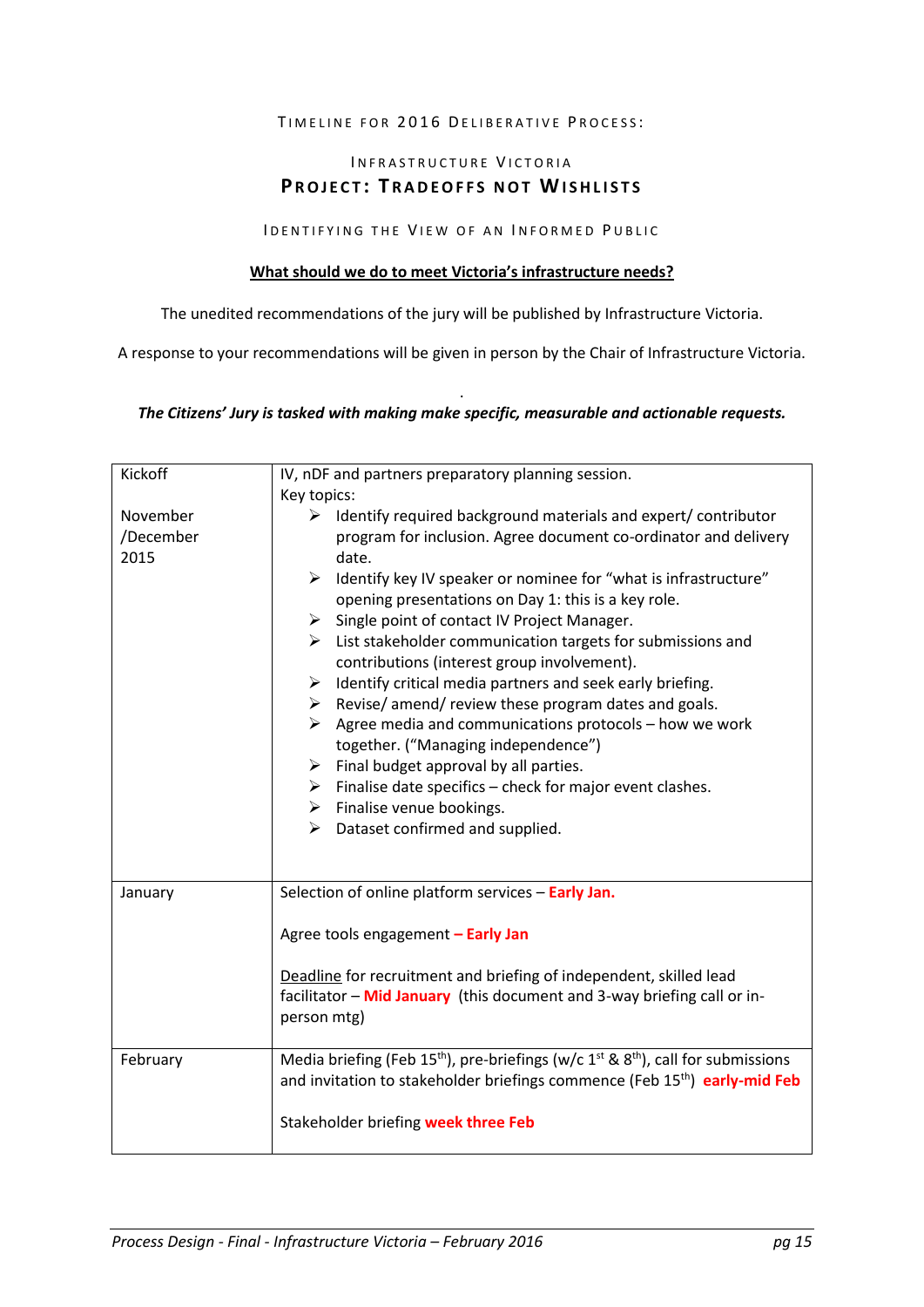|                                            | (Note at announcement submissions accepted until second Jury meeting<br>mid May 2016.)                                                                                                                                                                                                                                                                                                                                                                                                                                                                                                                                                                                                                                                                                                                                                                                                                                                                            |
|--------------------------------------------|-------------------------------------------------------------------------------------------------------------------------------------------------------------------------------------------------------------------------------------------------------------------------------------------------------------------------------------------------------------------------------------------------------------------------------------------------------------------------------------------------------------------------------------------------------------------------------------------------------------------------------------------------------------------------------------------------------------------------------------------------------------------------------------------------------------------------------------------------------------------------------------------------------------------------------------------------------------------|
|                                            | Printed invitations designed and approved <b>Monday February 8th</b>                                                                                                                                                                                                                                                                                                                                                                                                                                                                                                                                                                                                                                                                                                                                                                                                                                                                                              |
|                                            | Printed invitation posted Friday February 19th<br>RSVP final close (soft date) Friday March 11 <sup>th</sup>                                                                                                                                                                                                                                                                                                                                                                                                                                                                                                                                                                                                                                                                                                                                                                                                                                                      |
| <b>Mid March</b>                           | First round selection to secure jury representatives. (Complete by Friday<br>March $18th$ )<br>$\triangleright$ Seeking approx. 45 citizens (43 plus reserves) in each location.<br>$\triangleright$ Email explanation of commitment required: attendance at all<br>elements of process, active (and measured) reading and discussion<br>online.<br>➤<br>Stratified random sample to deliver descriptive match to<br>community (NDF to provide technology/ expertise and to call each<br>selected participant).<br>N.B. List of attendees will not be provided to IV as part of neutrality<br>promise. Cynics will suggest these people are handpicked favorites<br>of government: the best counter argument is to encourage an FOI<br>request which returns zero contact with this jury.<br>Online environment/ forum tested and loaded with submissions.<br>➤<br>IV ready to provide final Information Baseline kit (online and hard<br>➤<br>copy) Week 2 March |
| Week 1 April<br>(note Easter Wk4<br>March) | Finalisation of Jury. Provision of welcome kit of materials Part I (via email,<br>limited distribution by hard copy in post).                                                                                                                                                                                                                                                                                                                                                                                                                                                                                                                                                                                                                                                                                                                                                                                                                                     |
|                                            |                                                                                                                                                                                                                                                                                                                                                                                                                                                                                                                                                                                                                                                                                                                                                                                                                                                                                                                                                                   |
| Online Step 1                              | <b>Immersion, Familiarisation &amp; Norms</b>                                                                                                                                                                                                                                                                                                                                                                                                                                                                                                                                                                                                                                                                                                                                                                                                                                                                                                                     |
| <b>Week 1 April</b><br>15-30 minutes       | Invitation to register for online reading tool - provision of log in<br>➤<br>details on email and companion reminder SMS.<br>Pre-load with names and email addresses to smooth entry point.<br>➤<br>Simple first exercise "Say hello and tell us a little about yourself"<br>➤                                                                                                                                                                                                                                                                                                                                                                                                                                                                                                                                                                                                                                                                                    |
|                                            | Starting point survey: measure initial attitudes, preconceptions and<br>➤<br>beliefs. Transformation/ change in viewpoint is worthy of<br>measurement.                                                                                                                                                                                                                                                                                                                                                                                                                                                                                                                                                                                                                                                                                                                                                                                                            |
|                                            | $\blacktriangleright$<br>Checkpoint: how many have successfully logged in and posted<br>comment (must contact others)                                                                                                                                                                                                                                                                                                                                                                                                                                                                                                                                                                                                                                                                                                                                                                                                                                             |
| Online Step 2                              | <b>Read, Share and Question</b>                                                                                                                                                                                                                                                                                                                                                                                                                                                                                                                                                                                                                                                                                                                                                                                                                                                                                                                                   |
| ~April 10th                                | $\triangleright$ Open up new forum/ discussion topic.                                                                                                                                                                                                                                                                                                                                                                                                                                                                                                                                                                                                                                                                                                                                                                                                                                                                                                             |
| 2-5 hours reading                          | ➤<br>Focus question: What two things did you find most surprising or<br>interesting when you read the Infrastructure Victoria information<br>kit? What did you learn that you would like to share with the                                                                                                                                                                                                                                                                                                                                                                                                                                                                                                                                                                                                                                                                                                                                                        |
| 30 min posting time.                       | group?                                                                                                                                                                                                                                                                                                                                                                                                                                                                                                                                                                                                                                                                                                                                                                                                                                                                                                                                                            |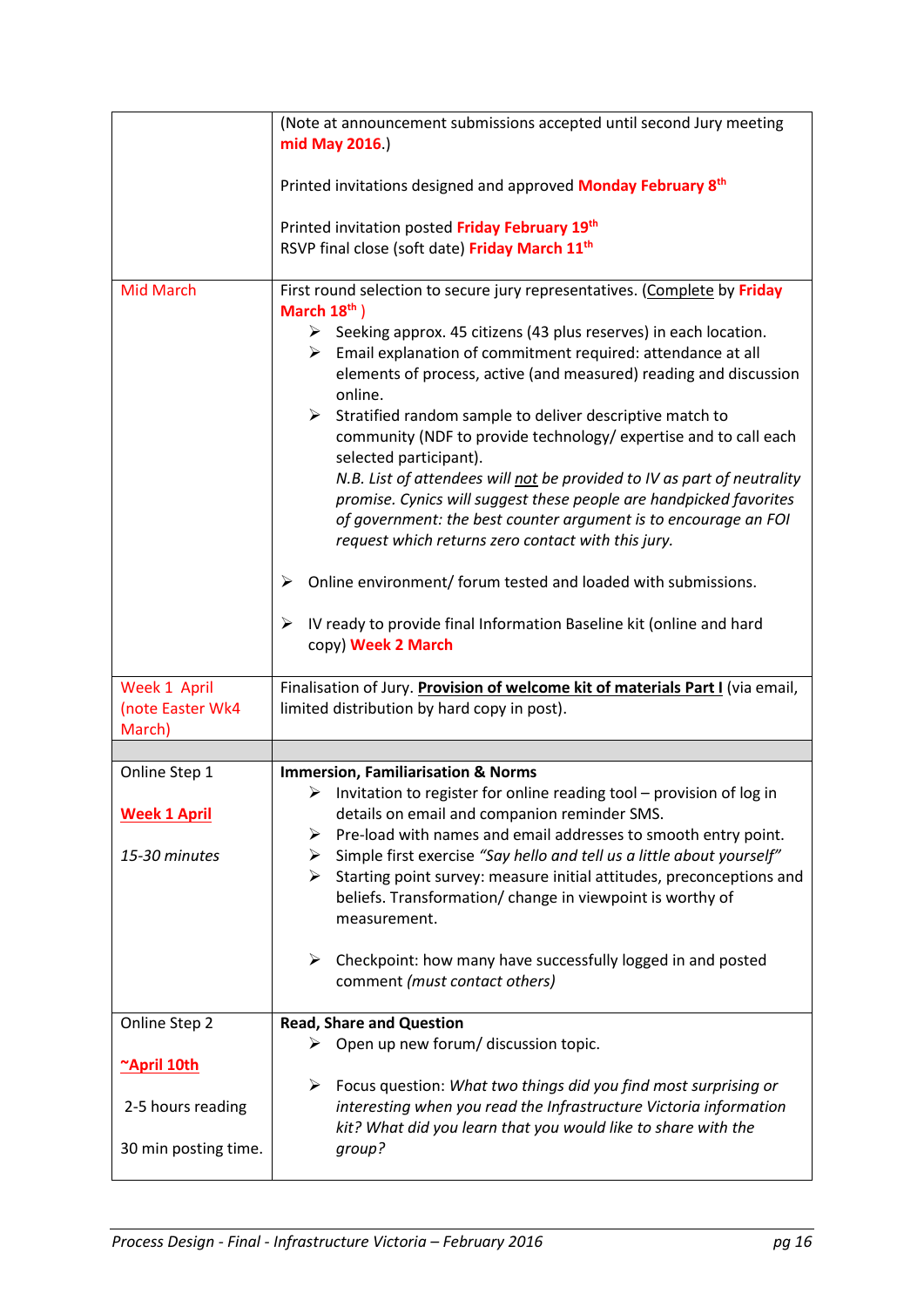| 30 min read posts.                                         | $\triangleright$ Focus question: Who could we ask for help to better inform us?<br>What is it we need to know, and who do we trust to give us a fair<br>answer?                                                                                                                                                                                                                                                                                                                                                                                                                                                                                                                                                                                                                                                                                                                                           |
|------------------------------------------------------------|-----------------------------------------------------------------------------------------------------------------------------------------------------------------------------------------------------------------------------------------------------------------------------------------------------------------------------------------------------------------------------------------------------------------------------------------------------------------------------------------------------------------------------------------------------------------------------------------------------------------------------------------------------------------------------------------------------------------------------------------------------------------------------------------------------------------------------------------------------------------------------------------------------------|
| Day 1<br><b>Saturday April 30th</b><br>(Full day required) | Opening day: The First Deliberation-The Learning Phase<br>$\triangleright$ Introduction of the topic upon which they will deliberate:<br>understanding remit and authority. Explanation of influence and<br>context: what will be done with the results the Jury produces.<br>Introduction of the process, and its precedents; understanding the<br>➤<br>inevitability of bias & importance of constructive, critical<br>thinking/doing.<br>$\triangleright$ Agreement on Jury guidelines for participation.<br>$\triangleright$ Key content: Panel sessions with up to 8 expert speakers agreed by<br>stakeholders and the Steering Group.<br>> "Landscape Session" from IV staff- an introduction to all the<br>various forms of infrastructure.<br>➤<br>Key deliverable: Jury to identify speakers sought for future<br>assemblies.<br>Welcome from IV Chair/CEO strongly recommended if possible. (9- |
|                                                            | 10am)                                                                                                                                                                                                                                                                                                                                                                                                                                                                                                                                                                                                                                                                                                                                                                                                                                                                                                     |
| May 11th                                                   | Distribution of Part II of materials to jury and stakeholders following<br>Options Paper approval April 28th.                                                                                                                                                                                                                                                                                                                                                                                                                                                                                                                                                                                                                                                                                                                                                                                             |
| Day 2<br><b>Saturday May 21st</b><br>(Full day required)   | The Second Deliberation - Understanding and Immersion<br>Jury will still be exploring content from background materials and 'learning<br>what they don't know' to generate further requests for information and<br>expertise.<br>Extensive involvement of third party speakers requested by the jury.                                                                                                                                                                                                                                                                                                                                                                                                                                                                                                                                                                                                     |
|                                                            | Ongoing online discourse among the panellists is encouraged during the<br>"away" period.                                                                                                                                                                                                                                                                                                                                                                                                                                                                                                                                                                                                                                                                                                                                                                                                                  |
| Day 3<br>Saturday June 4th                                 | The Third Deliberation - Focus<br>Early clustering of major ideas and any clear "in/out" decisions<br>commences. No templates or pre-written content is provided - it is<br>important they start from a blank sheet of paper rather than endorsing a<br>Draft document produced by Government.                                                                                                                                                                                                                                                                                                                                                                                                                                                                                                                                                                                                            |
|                                                            | Further speakers requested by jury, and potentially a technical session (i.e.<br>what is legally possible), are likely at this meeting. A panel discussion may<br>be scheduled to maximise knowledge/ perspective sharing opportunity.<br>Three key checkpoint questions of value can be put to assess progress:<br>1. How does our understanding of this issue help answer the question?<br>2. Why is it critical to the success of setting our priorities?                                                                                                                                                                                                                                                                                                                                                                                                                                              |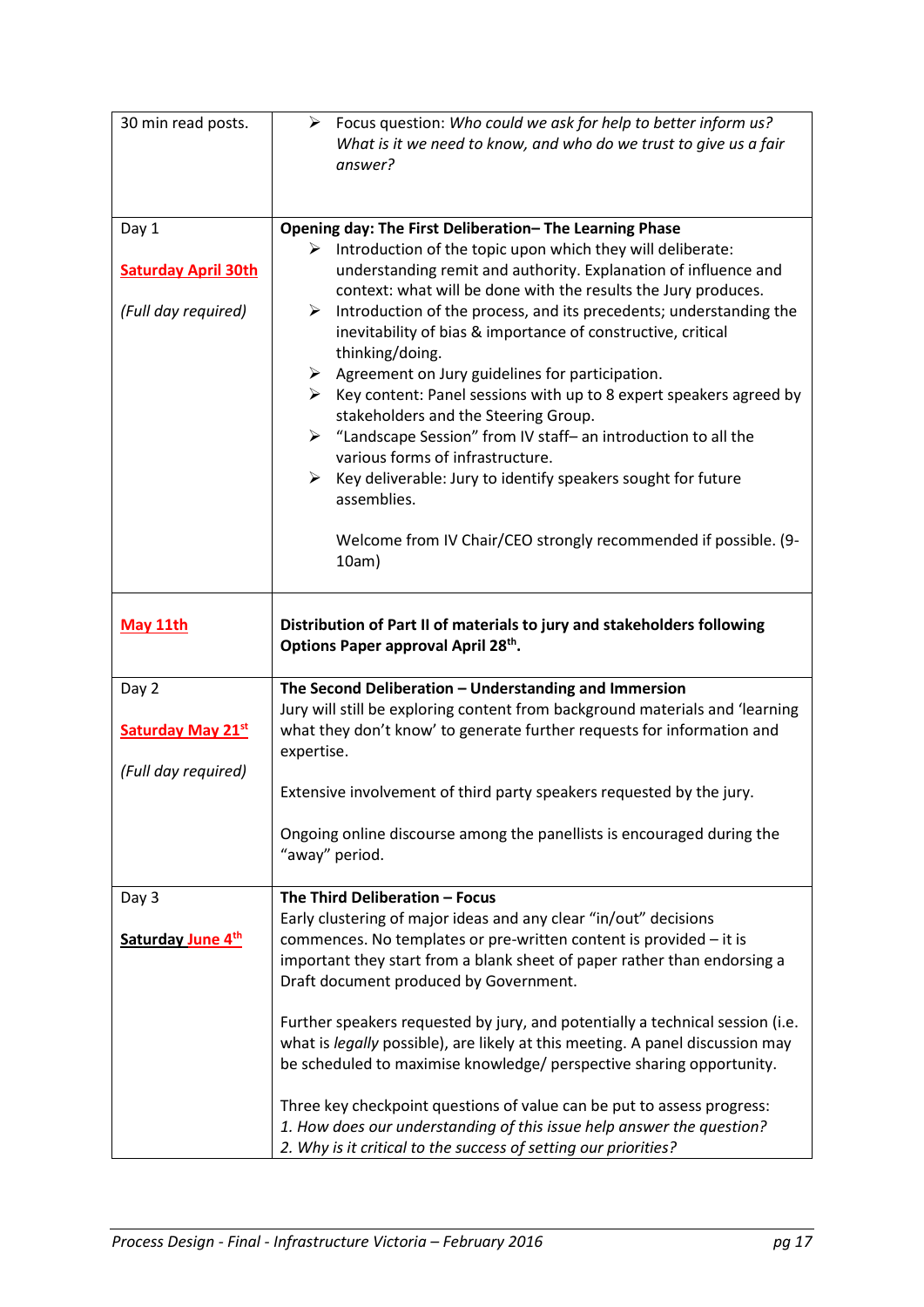|                    | 3. What else do we need to understand about this issue to best advise the<br>IV Board and the wider community?                                                                                                                                                                                                                                                                                                                                                                                                       |
|--------------------|----------------------------------------------------------------------------------------------------------------------------------------------------------------------------------------------------------------------------------------------------------------------------------------------------------------------------------------------------------------------------------------------------------------------------------------------------------------------------------------------------------------------|
| Monday following   | Convenors' Review: do the participants need more time or assistance to<br>come to a full understanding of their choices? Potential to extend meeting<br>schedule at this point while still meeting final date requirement.                                                                                                                                                                                                                                                                                           |
| Day 4              | The Fourth Deliberation - Reflect. Discuss. Deliberate.                                                                                                                                                                                                                                                                                                                                                                                                                                                              |
| Saturday June 25th | The goal is to provide a face-to-face forum for the jurors to reconvene to<br>discuss their views in small groups. The facilitator should encourage groups<br>to move toward commencing the prioritisation task and end the day with a<br>"long list" of priorities and possible funding structures for each. The draft<br>report has form but will still have "rough edges". An Executive Summary of<br>5-7 top priorities needs to be agreed but specific action items within those<br>areas may still be amended. |
|                    | Time for discussion among participants (rather than parades of scheduled<br>speakers) is key to allowing sharing of views and genuine deliberation. A<br>handful of speakers is often required, often helping with small group<br>discussions to expand and flesh out ideas.                                                                                                                                                                                                                                         |
| Day 5              | The Fifth Deliberation - Shared Goals                                                                                                                                                                                                                                                                                                                                                                                                                                                                                |
| Saturday July 16th | Consensus session which may incorporate new information to reinforce or<br>support the recommendations. A read-through session to finalise the draft<br>report.                                                                                                                                                                                                                                                                                                                                                      |
|                    | Stress testing can occur. NDF can play devil's advocate to note where<br>recommendations are open to subjective interpretation or are in cross-<br>conflict. This does not (must not) redirect the jury's intent, but is simply an<br>exercise in critical thinking. Expert speakers (including IV staff) may be<br>invited by the jury to assist with the stress testing exercise.                                                                                                                                  |
|                    | Recommendation(s) must be Specific, Measurable, Actionable, Realistic<br>and with a Time horizon. NDF and facilitators will enforce this requirement.                                                                                                                                                                                                                                                                                                                                                                |
|                    | Report should be effectively final today.                                                                                                                                                                                                                                                                                                                                                                                                                                                                            |
| Day 6              | <b>The Final Deliberation</b><br>Can we live with it?                                                                                                                                                                                                                                                                                                                                                                                                                                                                |
| Saturday July 30th | Will we stand shoulder to shoulder in the media to explain our decision?                                                                                                                                                                                                                                                                                                                                                                                                                                             |
| Half day           | Juries frequently reflect on what they should have done. The facilitator will<br>push them to complete in five days: this day is held knowing that they will<br>have felt rushed to hit that deadline and are highly likely to require this<br>time.                                                                                                                                                                                                                                                                 |
|                    | The extra time to settle creates greater confidence in their own<br>recommendations and there remains scope for refinement to ensure that<br>their Clarity of Intent has been captured in the final document.                                                                                                                                                                                                                                                                                                        |